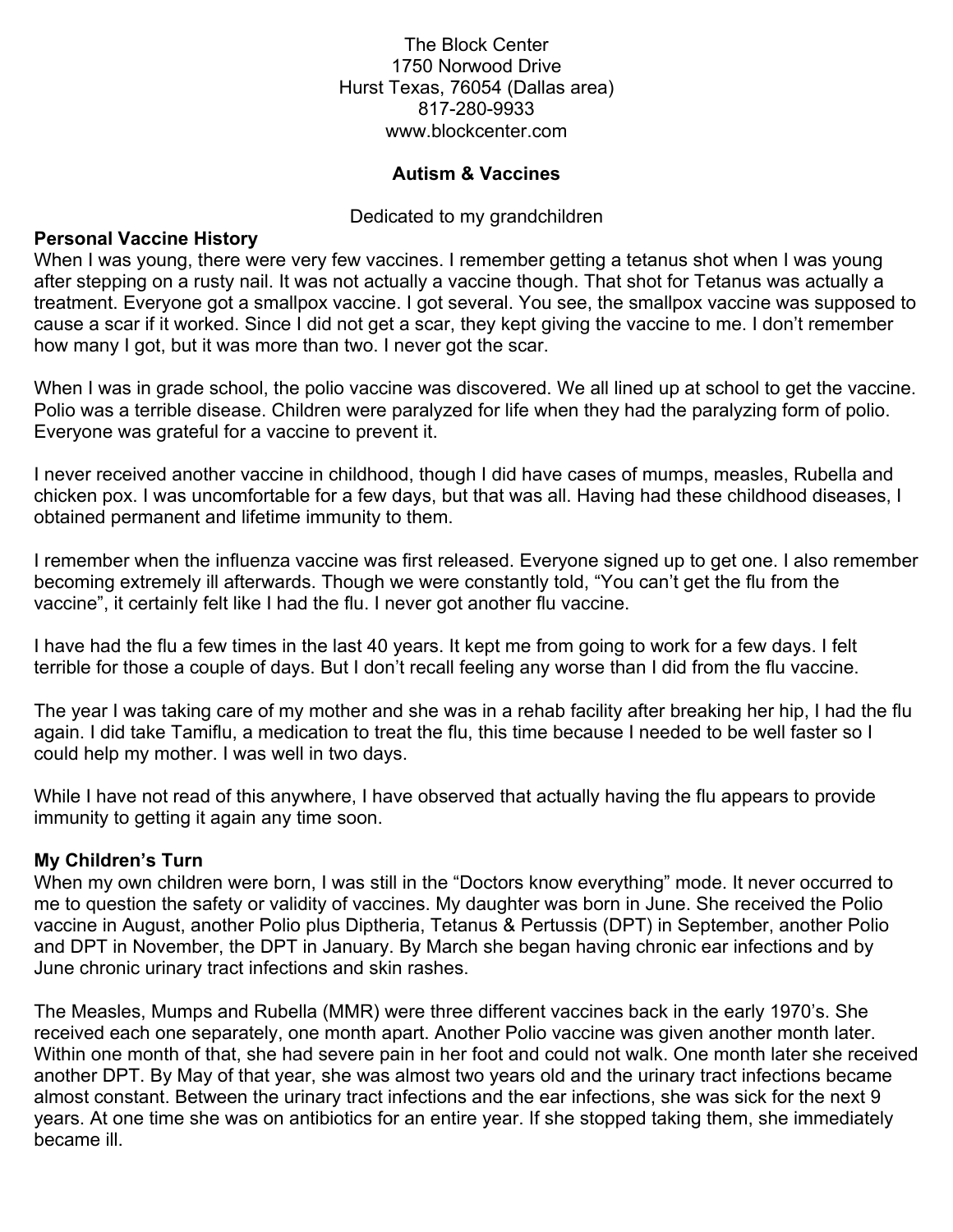When she turned 11 years old, she was given a tetanus vaccine. She was sick with high fever for four days after. She never received another vaccine under my care.

In the first 10 years of her life, she was on antibiotics for 1273 days or 40% of the time. She received 27 vaccines. As a young mother, I did not think there was a connection. I still thought doctors knew everything.

Ultimately it was my daughter's chronic urinary tract infections (UTI) that would teach me otherwise.

When my daughter was two years old, I had a son, also born in June. By September he had his first Polio and DPT vaccines. One month later he received another set of both. Two months later he received another DPT. That's when he started getting sick. He had multiple ear infections with antibiotics and tubes placed in his ears and tonsils and adenoids removed by the age of 18 months. He had pneumonia, many food and inhalant allergies, terrible eczema, he rarely slept his first year of life, he was diagnosed with Amblyopia, an eye condition and ultimately, he was diagnosed with Type I Diabetes. He had 17 vaccines and took antibiotics 24% of the first 3 years of his life.

When my daughter was 7 years old, the doctor we were seeing for the UTI's, prescribed two psychiatric drugs for the bladder infections, Valium and the antidepressant, Tofranil. Of course, my daughter had no psychiatric problems so I thought this was rather odd. When I questioned the doctor about it, he just said, "You have to do this. This is the only way she will get well."

So I followed doctor's orders. After all, I still believed doctor's knew everything.

It turned out that these prescriptions would not be the answer to my daughter's good health. In fact, she got worse! The drugs and the way they were prescribed had an adverse effect on my daughter's immune system. Instead of getting better, she had the worse UTI she had ever had. The doctor told me to stop the drugs abruptly, even though I told him that I thought she had a bad reaction one time when she missed a dose. I knew Valium was an addictive drug, why didn't the doctor?

The response to this rapid withdrawal from an addictive substance made her very ill. She was very sick for the next three years. One doctor thought she might have Leukemia. It was a very scary time.

### **Medical School at Age 39**

You know the saying, "Fool me once, shame on you; fool me twice, shame on me." I was done with being fooled by doctors.

My children were sick so often and I had lost so much confidence in doctors, I rarely took them to see them any more. They did not receive any more vaccines and they stopped being sick. I still did not see the connection.

At the age of 39, I started medical school for the sole purpose of protecting my family. I felt that if I did not know what doctors know, what happened to my daughter could happen again.

I did learn what doctors learn and became a licensed physician. At the same time I learned what doctors don't learn. It all made sense to me now.

The focus in medicine seemed to be on prescription drugs. Even though we learned about physiology and biochemistry in medical school, as soon as we took the pharmacology course, it was all about drugs from then on.

When I started my practice, I decided not to give vaccines to my patients. I still didn't have any clear knowledge abut vaccine safety, but my gut was telling me there was something to be concerned about. I did not want to be responsible for damaging a child.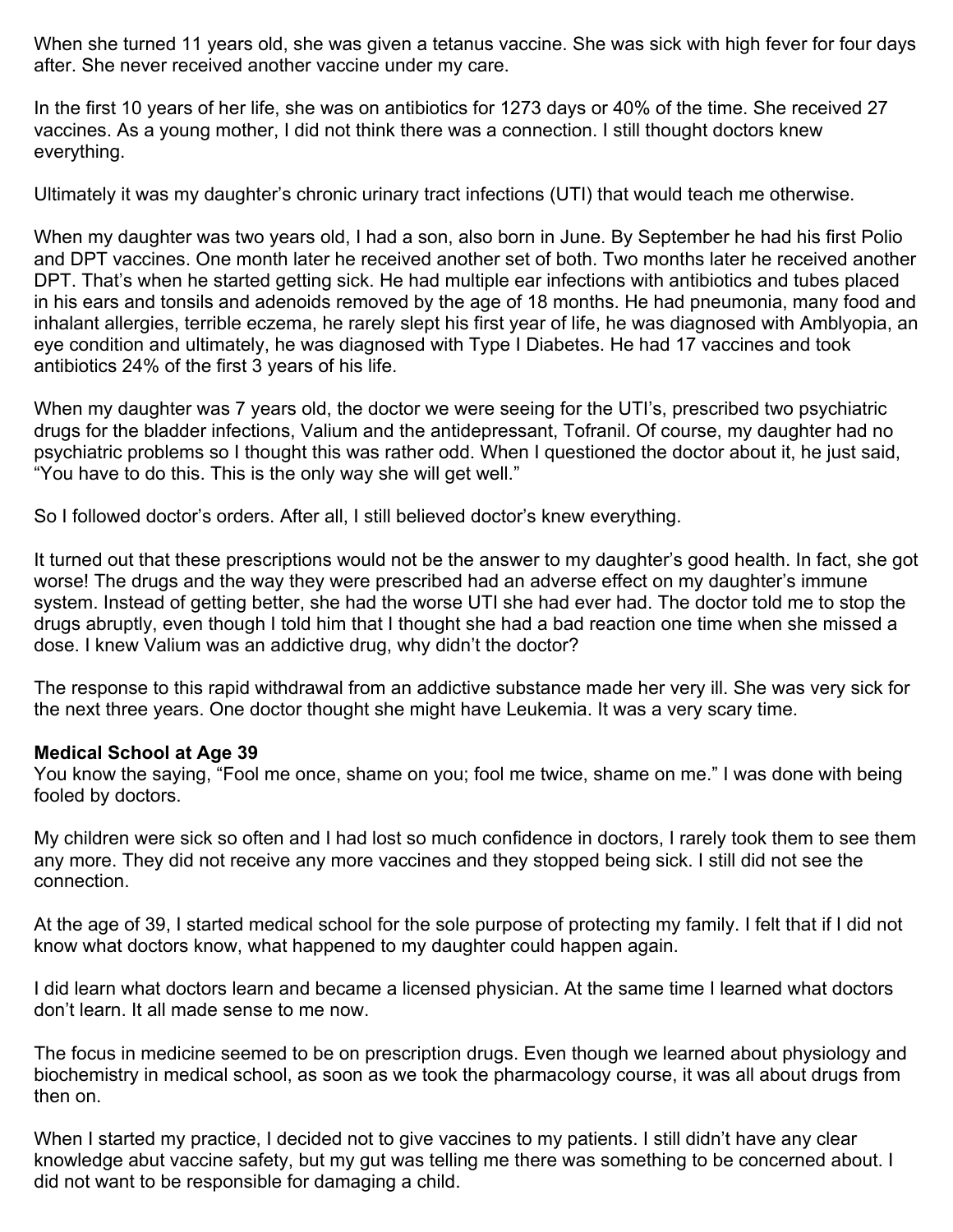At the time, the State of Texas had only a medical and religious exemption for parents who did not want to vaccinate. It seemed that more and more of the parents in my medical practice were concerned about giving their children vaccines.

Many did not feel they could use the religious option so I began testing the children for vaccine antibodies. If the child had taken one vaccine for one disease, I tested to see if they had become immune from just that one shot. If they had done so, they did not require another. The blood work could be used for an exemption too.

# **Texas Gets Conscientious Objection**

In 2003, through the successful lobbying of two mothers, the State of Texas passed legislation allowing for conscientious objection to vaccines. Parents could now just opt out. They did not need a medical or religious exemption. Even though this conscientious objection was now legal, most schools and most pediatricians did not inform families that they had a choice whether to vaccinate or not vaccinate. They continued to insist that the children must be vaccinated before attending school, which was not true. Why would they lie?

The Texas state law is clear. If you do not choose to vaccinate your child or if you choose to not use certain vaccines, a form is available from the Texas Public Health Department for conscientious objection. The parent must complete the form, have it notarized and their child did not have to take another vaccine. Approximately twenty states have similar laws.

In my practice I began seeing more and more children diagnosed with Autism. Most of the parents of these children were convinced that their child was developing perfectly normally until they received a certain series of vaccines.

Across the country this same cry was being heard. "Vaccines damaged my child."

### **Another Generation to Worry About**

About this time, my first grandchild was born. I happened to be visiting the hospital after her birth. The nurse came into the room to give my newborn granddaughter a Hepatitis B vaccine. I was shocked! What on earth were they thinking? I had no idea this was standard procedure, to give a baby, less than 24 hours old, a vaccine for Hepatitis B.

Hepatitis B is a disease found in IV drug abusers, prostitutes and sometimes, medical workers who may have become exposed to it from a patient. Hepatitis B was not a disease that a newborn baby could possibly get. It was virtually impossible. The hospital tests the moms and already knew that they do not have the disease. What was the point of giving this vaccine to a baby, so shortly after their birth? It made no sense.

Until now, I guess you could say I was sitting on the fence where vaccines were concerned. I didn't want to give them to my patients and felt it should be a parent's right to decide if they wanted to vaccinate or not.

This experience with my own grandchild slipped me right off that fence. I began doing my own research. It seemed that there was quite a bit of mercury in vaccines at that time, even in the Hepatitis B vaccine given at birth. Infants were exposed to significant levels of mercury, a known neurotoxin, in the first year of life from the vaccines.

### **Autism Incidence Goes Up, Up, Up!**

As the incidence of autism went up, studies indicated that the increases correlated with the increased number of mercury-containing vaccines a child received. Pediatricians denied that mercury was the cause. So did the government and the drug companies. While they made this denial, the government was quietly removing mercury from all other medical sources. They even told mother's to not eat fish while they were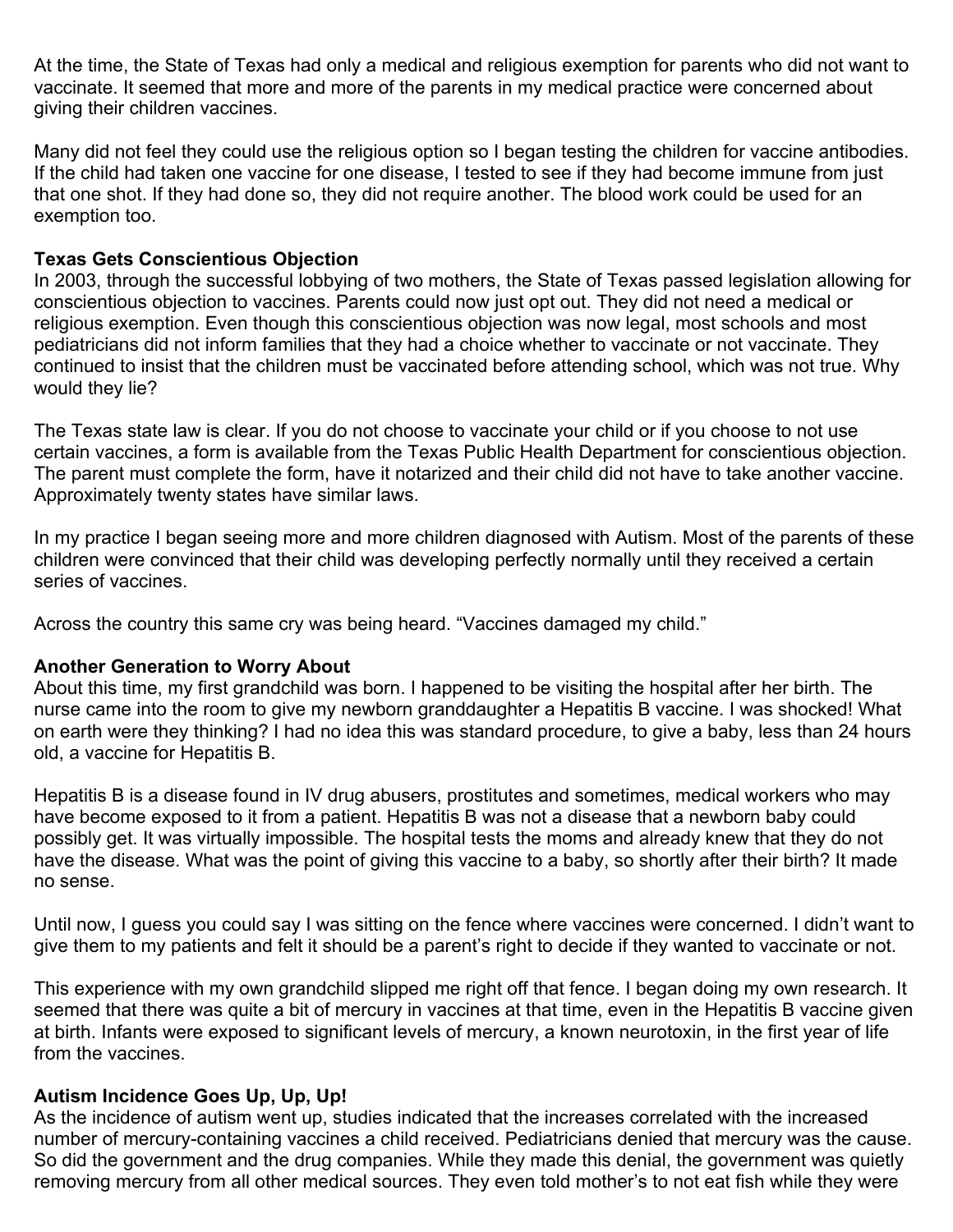pregnant because of the mercury in fish. Still, they denied that mercury caused any problems in children. Eventually, most, but not all, of the mercury was removed but we were told it was only because of the pressure from parents, not because it was dangerous.

The mercury was not removed from all vaccines but many doctors told their patients it was gone. It was removed or lowered in many vaccines but mercury is still in flu vaccines, tetanus, meningitis and cervical cancer vaccines.

During the "mercury is toxic" debate, there were studies published indicating that vaccines with mercury were safe and did not cause autism or other developmental problems. One such study was published in the Journal of Pediatrics. After this study was published, it came as no surprise that pediatricians around the country were now convinced that vaccines were completely safe and do not cause autism. Of course, they would think this. Their professional publication said so.

# **The Real Truth**

However, they had not received the whole story. Doctor and then Congressman Dave Weldon, from Florida, exposed a problem with the study that all pediatricians were now using as proof that vaccines were safe. Congressman Weldon discovered notes from a meeting held with members of the CDC and representatives of the pharmaceutical companies that make vaccines. The first study they reviewed found "a clear and significant association between exposure to thimerosal (mercury) and autism and neurological developmental delays." Dr. Weldon reported that these notes also revealed "A June 2000, version of the study applied various manipulations to reduce the autism association." Even though the original study did find this clear and significant association between the mercury in vaccines and autism and other developmental delays, the study that was actually published in The Journal of Pediatrics for all pediatricians in the world to read, was the one that had been manipulated to show no association at all.

Of course, pediatricians think that vaccines are safe, that is what everyone is telling them. That is what is published in their medical journal. If they dig a little deeper, they might find that the information they received is just not true.

One pediatrician told me he does depend on The American Academy of Pediatrics to keep him informed and does not do his own research on the subject. This is unfortunate because as I have done more and more research on my own, I find that much of what doctors and the public are being told about vaccines is simply not the case.

Vaccines need something called an adjuvant to work. An adjuvant is something toxic that causes the body to make an immune response to it. By attaching the vaccine to this toxic substance, the body makes an immune response to try to remove this foreign toxin from the body. In doing this, the body creates immunity to the attached bacteria or virus that is the vaccine.

So when the mercury was removed it had to be replaced by something else that is also toxic. Aluminum was chosen. You've heard the expression, "Be careful what you wish for"? In this case, wishing for mercury to be removed and having it happen, did not improve things. Based on the current medical literature, it appears that aluminum is a worse toxin than mercury could ever have been. The incidence of autism has increased in even greater numbers since the addition of aluminum into vaccines.

The CDC report released recently found a 78 percent increase of cases of autism from 2002 to 2008. The incidence of autism is now 1 in 88 children across the board and 1 in 54 boys in the U.S. The latest data comes from medical and school records collected from more than 300,000 8-year-olds in 14 states across the country in 2008. A 78% increase in autism cases since replacing mercury with aluminum.

### **More Studies**

In addition to the study that Dr. Weldon discovered showing a clear association between vaccines and autism, there are many others just in the past year: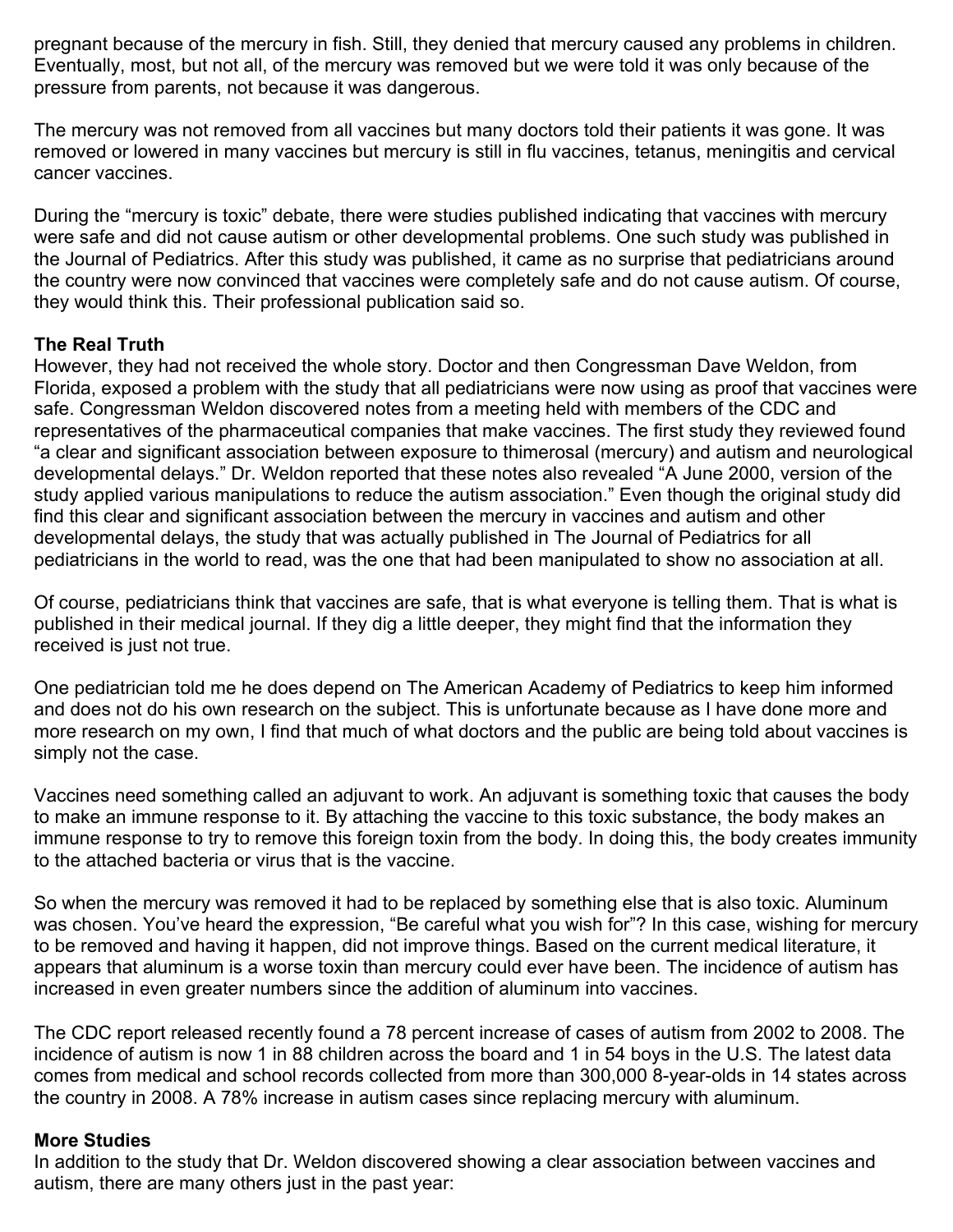- 1. The Journal of Toxicology of Environmental Health reported a positive association between autism prevalence and childhood vaccines across the US population. A positive and statistically significant relationship was found: The higher the proportion of children receiving recommended vaccinations, the higher the prevalence of autism and speech/language impairment. A 1% increase in vaccination was associated with an additional 680 children having autism or speech/language impairment.
- 2. The Journal of Inorganic Biochemistry reported that aluminum, the most commonly used vaccine adjuvant, is a demonstrated neurotoxin and a strong immune stimulator. A significant correlation exists between the amounts of aluminum administered to preschool children and the current prevalence of autism in seven western countries. Children from countries with the highest autism prevalence appear to have the highest exposure to aluminum from vaccines and this significantly correlates with the increase in autism in the United States over the last two decades.
- 3. A German study of 8000 children found that vaccinated children had at least 2-5 times more diseases and disorders than unvaccinated children. Vaccinated were twice as likely to have allergies, 8 times more likely to have asthma, 5 times more ear infections, 4 times more hyperactivity and 12 times more seizures. This data was supported in several other studies as well.

There are many other studies that also show a correlation between vaccines and autism and other disorders.

# **Vaccines Toxicity**

In addition to mercury and aluminum, there are many other toxic substances in vaccines. Here is a list of those toxic substances in vaccines as reported by the pharmaceutical company themselves:

sodium ethylmercurithiosalicylate (or thimerosal, a mercury derivative – still in many vaccines in trace amounts-tetanus, meningitis, cervical cancer & flu) propylene glycol (aka polyethylene glycol, one type of antifreeze -- yes, it's true!) phenol (a disinfectant dye), formaldehyde (a preservative and disinfectant), ammonium sulfate aluminum hydroxide, aluminum phosphate benzethonium chloride, polysorbate 20, polysorbate 80, sorbitol, polyribosylribitol, MRC5 proteins, betapropiolactone, tri(n)butylphosphate, freeze-dried polysaccharide antigens (from Neisseria meningitidis), monosodium glutamate, potassium monophosphate, potassium diphosphate, human serum albumin, washed sheep red blood cells, porcine (pig) pancreatic hydrolysate of casein, embryonic fluid (chicken egg), hydrolyzed gelatin (calf and cattle skins, cattle bones and pork skin), calf serum, fetal bovine serum, fetal rhesus diploid cells (FRhL-2 cell line),